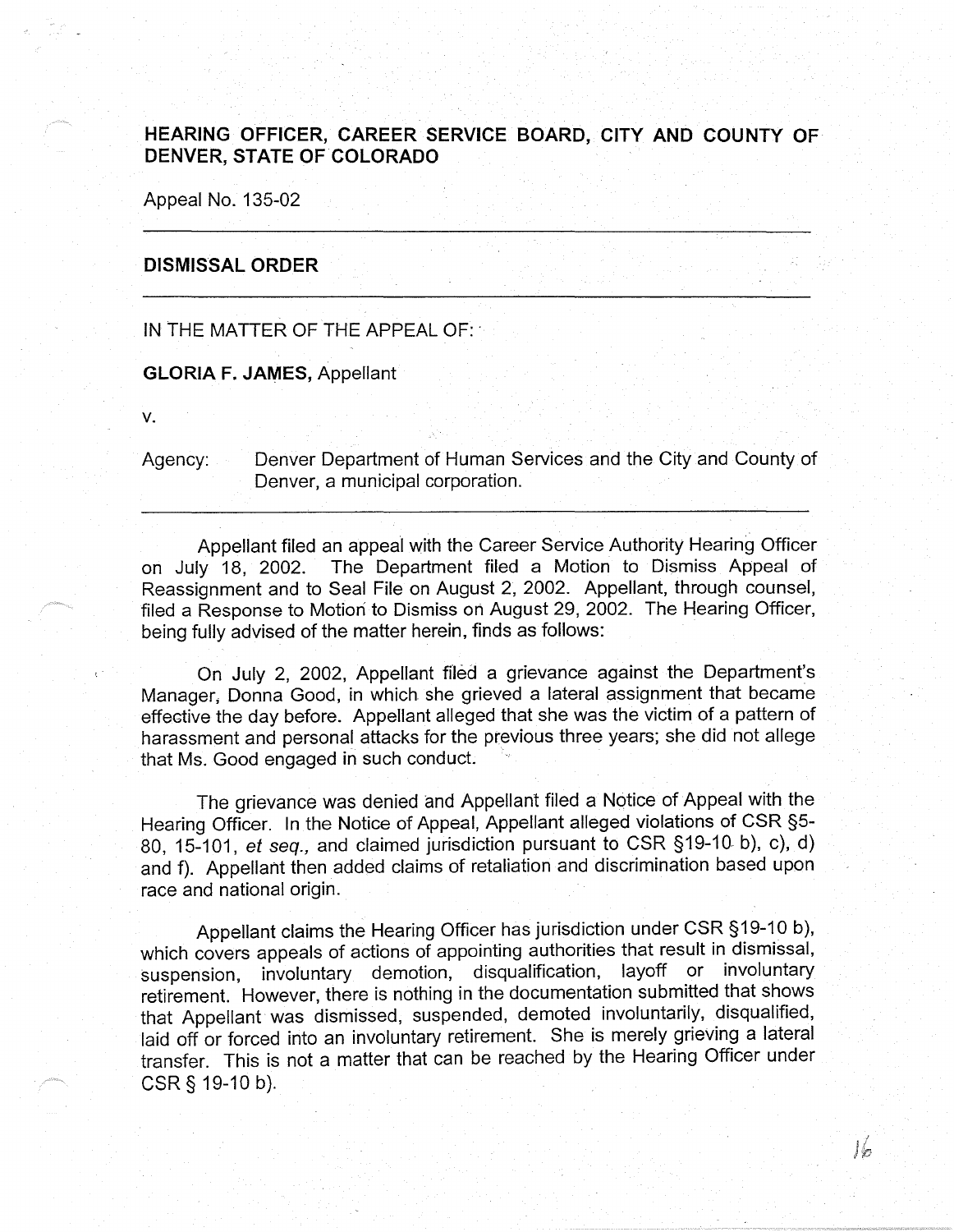Discrimination claims can be raised with the Hearing Officer under two<br>different provisions of the Rules. CSR §19-10 c) permits appeals of CSR §19-10 c) permits appeals of discriminatory action generally. CSR §19-10 f) permits appeals of harassment and discrimination complaints that have not been properly disposed of by a supervisor or other appropriate official. Appellant's appeal fails under both of these provisions.

Because the Career Service Board has seen fit to create two different provisions for appealing alleged discrimination or harassment, there must be a distinction between them CSR §19-10 c) does not have any prerequisite other than it must be raised as an issue in the grievance below. Appellant, while making a general statement about a pattern of alleged harassment, does not provide any specific dates or names of the persons involved. Since it is axiomatic that claims must be raised in a timely manner (and under CSR §18-12, grievances must be raised within 10 days of their occurrences), the allegations of a "general pattern" of discrimination or harassment by parties unknown and at times unknown is insufficient to raise a claim under CSR §19-10 c).

Appellant's claim under CSR §19-10 f) must also fail because Appellant has not satisfied the requirements of this provision. In order to bring a claim under CSR §19-10 f), Appellant has to comply with the requirements of CSR §15-101, et seq. This means that Appellant had to request an investigation of the harassment and discrimination claim, either by the Department itself or by the Career Service Authority if she did not feel that the Department could conduct the investigation in an unbiased manner. See In the Matter of the Appeal of Martha Douglas, CSA Appeal No. 317-01. Appellant has not done this. The claim under CSR §19-10 f) must also be dismissed.

Appellant also claims a Rule violation under CSR §5-80, governing reassignments. By definition, a reassignment "in no way affects the status of the employee involved." CSR §5-82. Courts agree that transfers or reassignments are not "adverse employment actions" See Sanchez v. Denver Public Schools, 164 F.3d 527 (10<sup>th</sup> Cir. 1998).

According to the information submitted by both parties, Appellant's Career Service classification has not been affected. The Hearing Officer can review the alleged violations of CSR § 5-80 only if the change in job responsibilities is not a true reassignment.

Based upon the information presented at this time, a change in Appellant's CSA classification is merely hypothetical. The Hearing Officer cannot review hypothetical claims or damages. Therefore, there is no current claim under CSR §5-80.